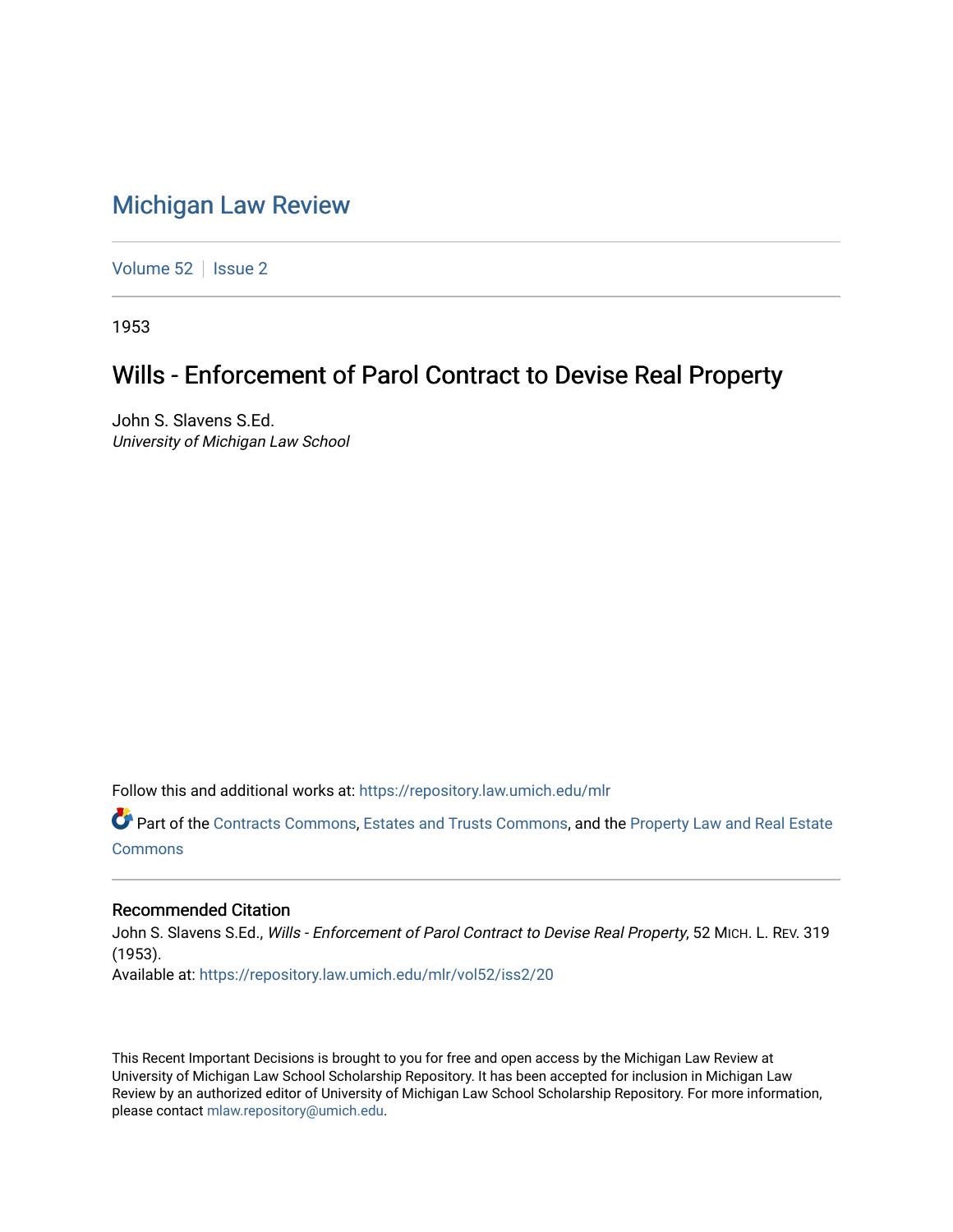WILLS-ENFORCEMENT OF PAROL CONTRACT TO DEVISE REAL PROPERTY-Plaintiffs and decedent made an oral agreement whereby plaintiffs agreed to pay decedent a yearly sum and to make repairs on certain real estate in return for which decedent agreed to devise the real estate to plaintiffs. Plaintiffs had been in possession of the property for several years and had vastly improved its value when decedent died, devising the property to third parties. Plaintiffs brought this action for specific performance against the devisees. The trial court, satisfied that the oral contract had been established, entered the decree for specific performance. On appeal, *held,* affirmed. A person can make a valid agreement for disposition of his property by will, and a court of equity can decree specific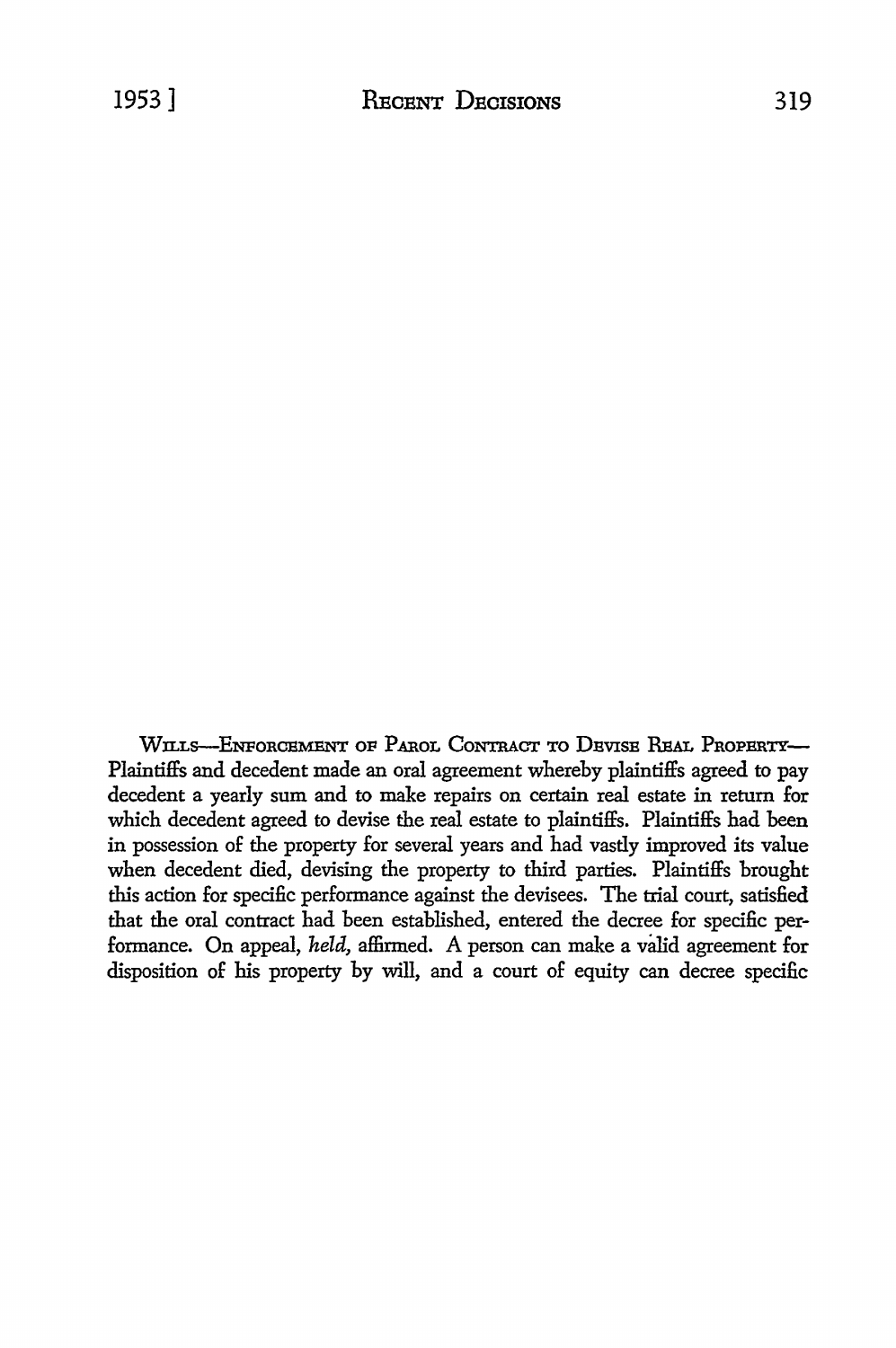performance1 of an oral contract to devise land if the oral agreement is established. *Kelley v. Dodge*, 334 Mich. 503, 54 N.W. (2d) 730 (1952).

A person can make an enforceable contract to devise his property in a particular way as long as the essential elements of a valid contract are present.<sup>2</sup> A contract to make a will need not comply with the Statute of Wills because in legal effect it is treated not as a will but as a contract.8 In a few states special statutory provisions require a writing before any action may be brought on an agreement to devise property.<sup>4</sup> Although contracts to devise real property are subject to the Statute of Frauds, the vast majority of courts will enforce oral contracts to devise if there has been part performance.<sup>5</sup> The doctrine of part performance is a flexible one; consequently, courts differ as to facts necessary to constitute a part performance.6 Generally, payment of money in itself is not a sufficient part performance.<sup>7</sup>Likewise the mere taking of possession may not be a sufficient performance within the doctrine.<sup>8</sup> However, the taking of possession combined with an additional factor such as payment, rendition of services, or the making of improvements usually will bring the case within the doctrine.<sup>9</sup> If the contract is to devise land, frequently the consideration is a promise to care for the devisor until his death. If such care is provided, these contracts usually are held valid.10 Part performance takes an oral contract from the operation of the Statute of Frauds since it indicates the existence of the contract<sup>11</sup> and injects an element of detrimental reliance to offset the likelihood of fraud and perjury.12 The facts of the instant case brings it well within the precedents on part performance. The broader rule laid down by the court, that an oral contract to devise property is enforceable, is not, if taken at face value,

<sup>1</sup> The question of remedies is beyond the scope of this note. See ATKINSON, WILLS §68 (1937); annotation, 69 A.L.R. 14 (1930); Teske v. Dittberner, 70 Neb. 544, 98 N.W. 57 (1903).

24 PAGE, WILLS §1707 (1941). See Canada v. Thmsen, 33 Wyo. 439, 240 P. 927 (1925).

s4 PAGE, WILLS §1717 (1941). See First Presbyterian Church v. Dennis, 178 Iowa 1352, 161 N.W. 183 (1917); Estate of McLean, 219 Wis. 222, 262 N.W. 707 (1935).

<sup>4</sup>ATKINSON, WILLS §68 (1937). See Brought v. Howard, 30 Ariz. 522, 249 P. 76 (1926).

<sup>5</sup>4 PAGE, WILLS §1719 (1941).

<sup>6</sup> 2 CORBIN, CONTRACTS §426 (1950).

<sup>7</sup>Id., §431. See also Pearson v. Gardner, 202 Mich. 360, 168 N.W. 485 (1918).

s See HANDLER, CAsEs ON VENDORS AND PURCHASERS 27 (1933). See also Pearson v. Gardner, note 7 supra.

<sup>9</sup> 2 CORBIN, CONTRACTS §433 (1950); Woodworth v. Porter, 224 Mich. 470, 194 N.W. 1015 (1923).

l0Bird v. Pope, 73 Mich. 483, 41 N.W. 514 (1889). Woods v. Johnson, 266 Mich. 172, 253 N.W. 257 (1934); Finn v. Finn, Admr., (Ky. 1951) 244 S.W. (2d) 435; 2 CORBIN, CONTRACTS §426 (1950).

11 See Langston v. Currie, 95 Mont. 57, 26 P. (2d) 160 (1933).

124 PAGE, WILLS §1719 (1941). See also 14 WASH. L. REv. 30 (1939); Torgerson v. Hauge, 34 N.D. 646, 159 N.W. 6 (1916); Hatcher v. Sawyer, 243 Iowa 858, 52 N.W. (2d) 490 (1952); Nelson v. Schoonover, 89 Kan. 388, 131 P. 147 (1913); cf. Miller v. Carr, 137 Fla. 114, 188 So. 103 (1939). Part performance doctrine is limited to land contracts. Osborne v. Kimball, 41 Kan. 187, 21 P. 163 (1889).